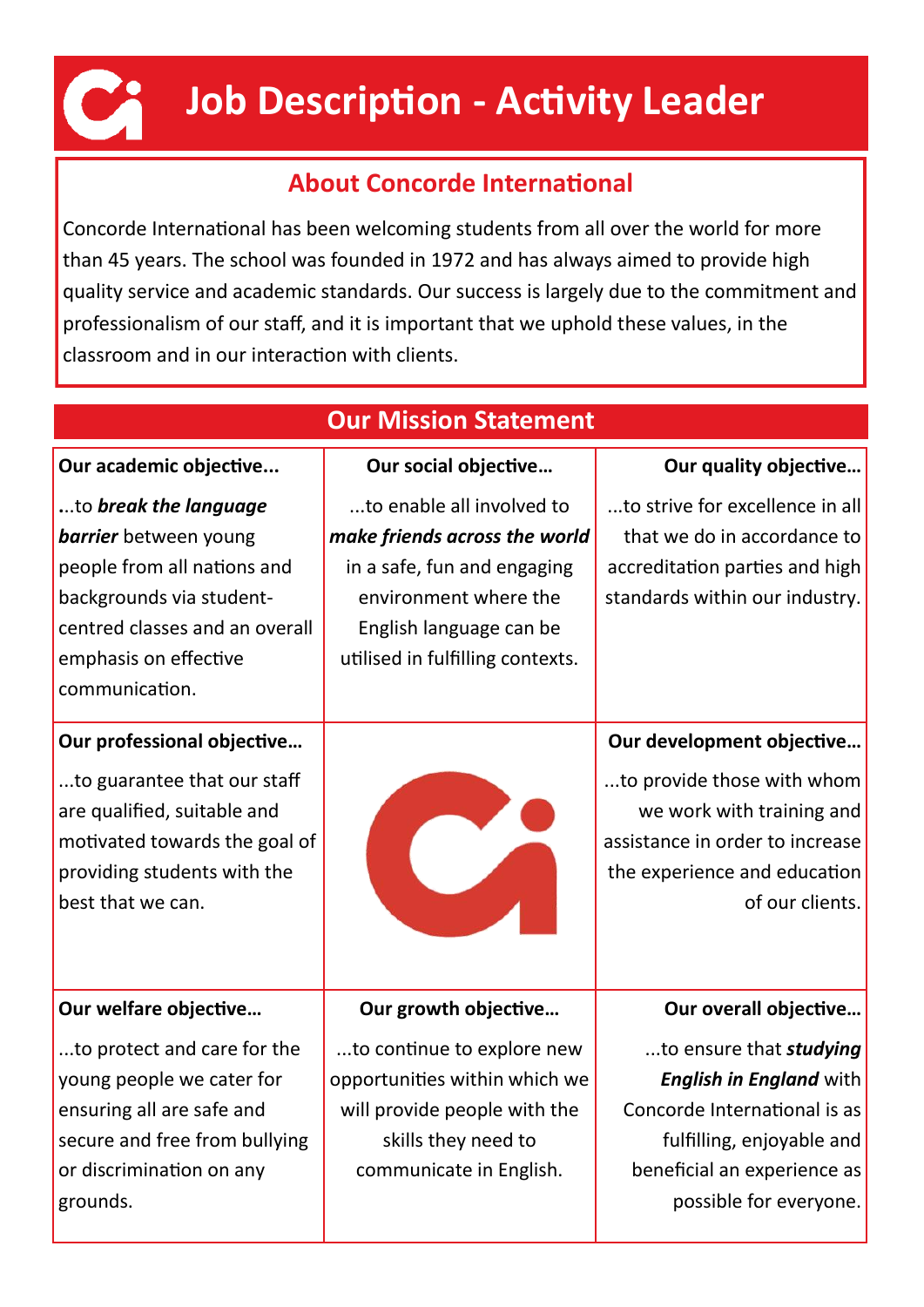# **Person Specification - Activity Leader**

#### **Overview**

The main role of an Activity Leader is to engage with the students and make sure that the students, in turn, engage with all aspects of the programme—classes, activities and excursions. This means communicating, interacting, and generally being alongside the students and making sure they are happy, involved and having fun. We aim to provide an excellent cultural and learning experience through effective and enjoyable courses conducted in a professional yet personalised environment.

It is preferable for applicants to have experience with sport, drama and dance, arts and crafts and to have previous summer school experience. As the role involves taking groups of students on excursions and local visits, knowledge of the location for which you are applying would be an advantage.

There are two types of Activity Leaders jobs available, **non-residential** and **residential** in our summer centres. Please check website for more information about our summer school locations.

#### **Essential Requirements**

- Able to plan and organise activities such as sports, drama, dance, arts and crafts and others.
- Aged 18+ and fluent in English.
- Eligible to live and work in the UK (we cannot assist in any way with work permits or visas)
- Knowledge of the location for which you are applying

#### **Desirable Requirements**

- Previous experience of working with children or teenagers
- Previous experience of working in a summer school
- Flexible and able to work in a team
- Able to speak a second language
- Current UK recognised first aid certificate
- RLSS lifesaving certificate
- Qualified to coach/instruct sports, drama or dance
- Recent DBS check (formerly CRB)

#### **Junior Activity Leaders**

If you are aged 16 or 17 and live local to the summer centre you are welcome to apply for a Junior Activity Leader position. We do not have any residential positions for this role.

#### **Senior Activity Leaders**

If you have previously worked for Concorde International or another language school and have demonstrated the necessary leadership skills we require for this role we may recommend you for a senior activity leader position. This decision will be made post interview and may require a second interview.

*Please note that some candidates may be required to undertake a post-interview task where any of the above requirements are deemed not to have been met or demonstrated.*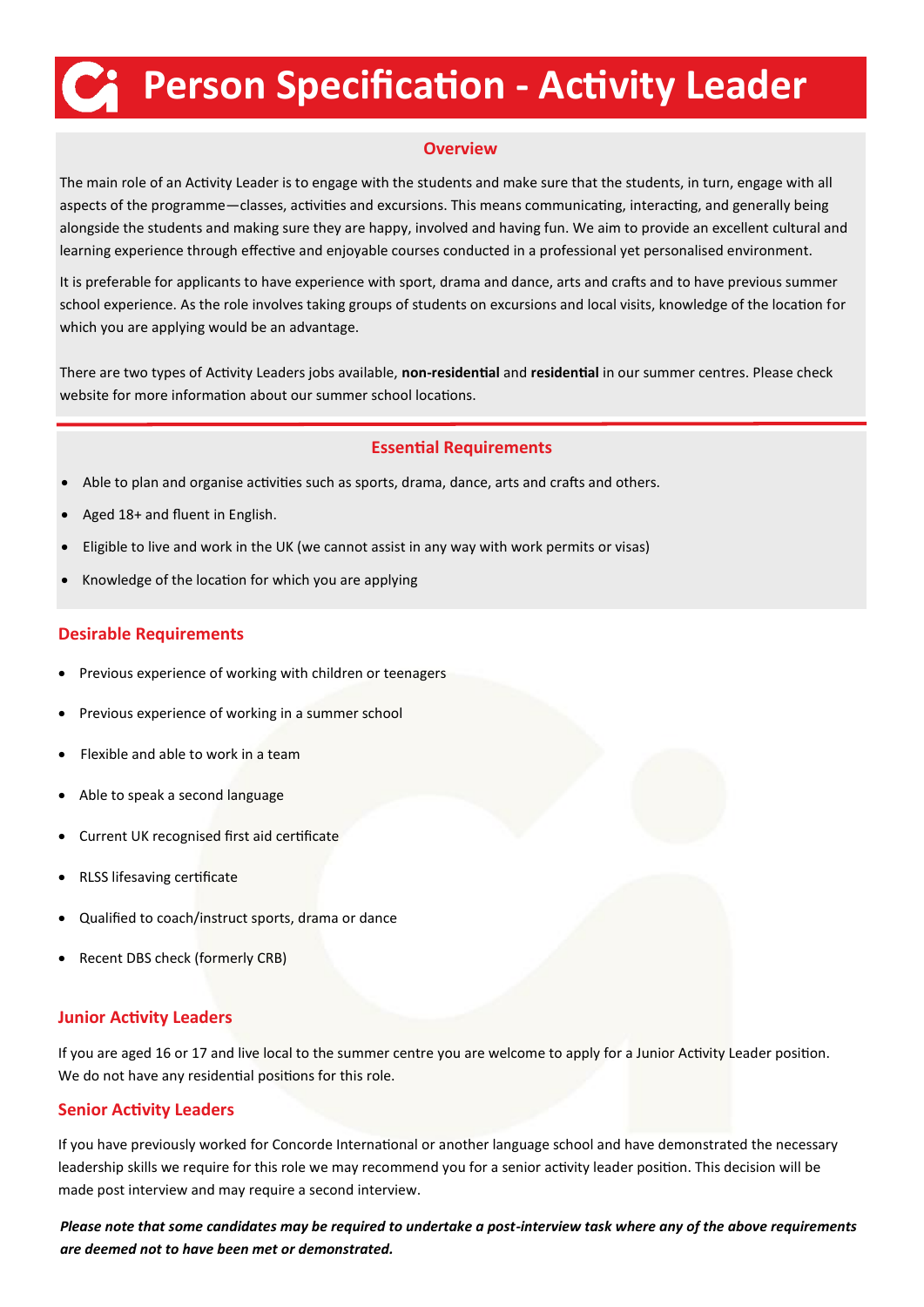# **Job Description - Activity Leader**

# **General duties**

- Welcoming new students to the centre.
- Setting up / packing up the centre and displaying / removing signs.
- Supervising during breaks and lunchtimes and quiet time.
- Preparing afternoon activities and workshops.
- Assisting with fire drills.
- Providing welfare for students who come without a Group Leader ('individual' students) and reporting potentially harmful situations.

## **Administration**

- Assisting the Centre Manager, Academic Manager and Activity Managers with general administrative tasks.
- Designing and displaying posters and programme information.
- Preparing Welcome Packs, Excursion Packs and student ID badges.
- Photocopying and general office admin.
- Checking students are in their classes.
- Preparing activity plans for each activity, and being familiar with all the risk assessments.
- Ensuring all areas are clean and tidy so Health and Safety criteria is met.

#### **Activities**

- Preparing activity plans for each activity to ensure all students are safe and participating fully in order to benefit from the experience.
- Organising teams/groups and actively participating in activities and events.
- Ensuring sports, audio and other equipment is maintained, returned and stored correctly as well as purchasing resources.
- Encouraging fair play and ensuring all students have a turn.
- Monitoring the students at all times.

# **Excursions**

- Be early to meet your assigned group
- Counting students on and off coaches and throughout excursions.
- Brief the students and Group Leaders about the itinerary of the excursion including reading the script, introducing the excursion task and checking the answers on the way home.
- Leading and monitoring the walking tour (notes and maps provided) of towns/cities visited.
- Monitoring and being responsible for a group of around 15 students throughout the excursion.
- Ensuring you know the safety procedures and potential risks involved on each excursion (for example how to deal with lost or sick students)

## **Duties at Residential Centres**

- Assisting on arrival and departure days.
- Waking the students up in the mornings and assisting with lights out in the evenings.
- Assisting students with laundry.
- Encouraging students to keep their rooms and common areas tidy and ensuring emergency exits are kept free from obstruction.
- Ensuring students are prepared for departures and all luggage is collected (some unsociable hours)
- Distributing packed lunches for excursions.
- Ensuring students are safe and monitored at all times.

#### **Maintaining Standards**

- You will perform your duties in a professional manner and dress appropriately for your position.
- You will behave appropriately as an example to younger people.
- You will familiarise yourself with, understand, and adhere to Concorde International's Safeguarding Policy. These will be made available to you once employment has been confirmed.
- Flexibility and common sense are fundamental attributes for this position.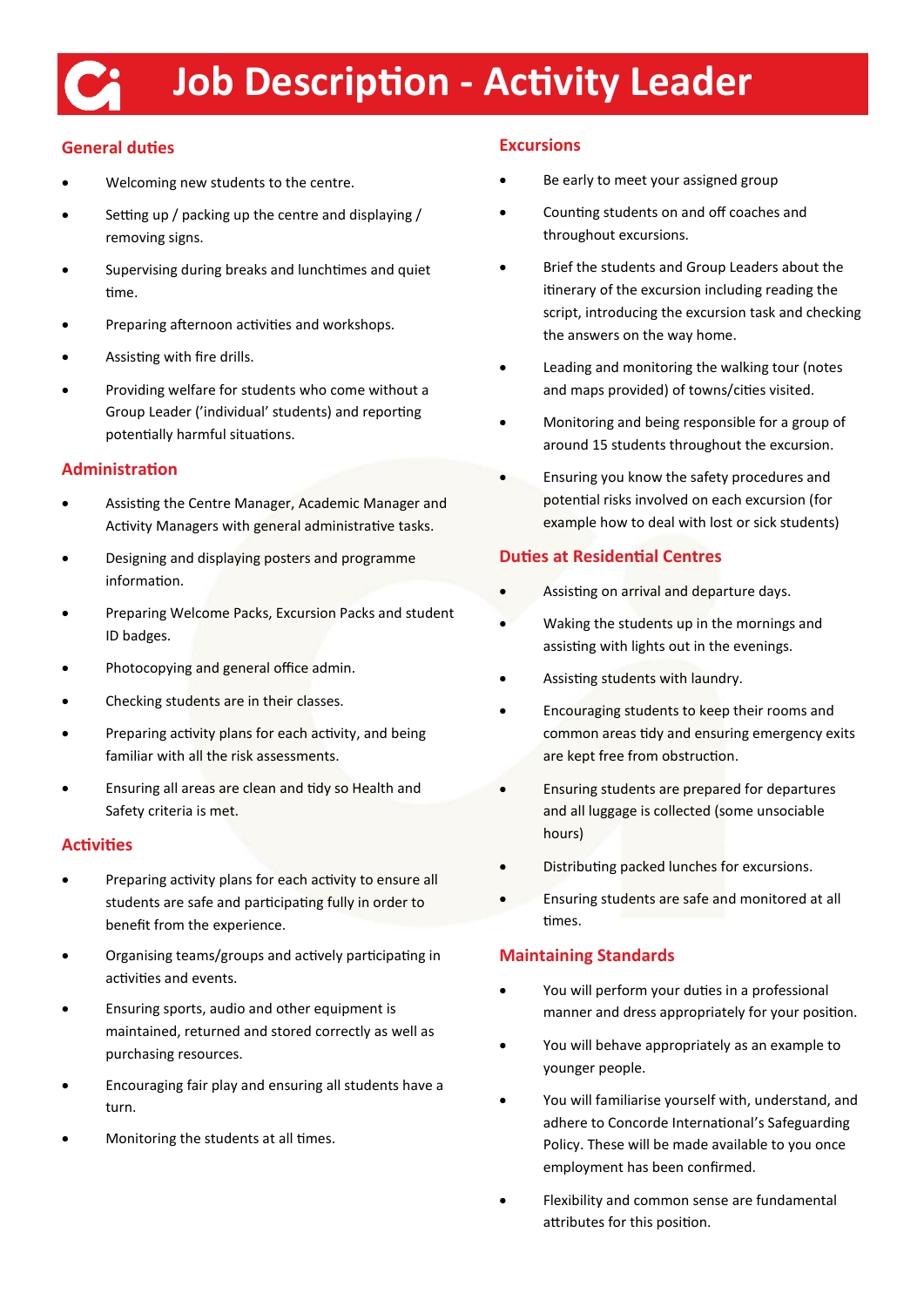#### **Professional Pathway**

At Concorde International, we want every member of our staff to perform at the best of their abilities and understand that they are an essential part of the organisation. We pride ourselves on the number of returning staff we have each year and our new professional pathway sets out how you can progress from a new Activity Leader all the way through to management over the years that you are with us.

Each level has criteria that must be met and will need to be evidenced by completing session plans, having observations completed by a more senior member of staff and can also be accompanied by appraisals and recommendations from your centre management team. This will all make up your professional Pathway Portfolio which you can build on each summer you spend with us.

By joining Concorde International you are taking your first steps to success on our professional pathway.



### Level 9– Activity Manager - £20 bonus per week in addition to your salary

Is able to effectively complete all responsibilities as well as complete various tasks of the CM.